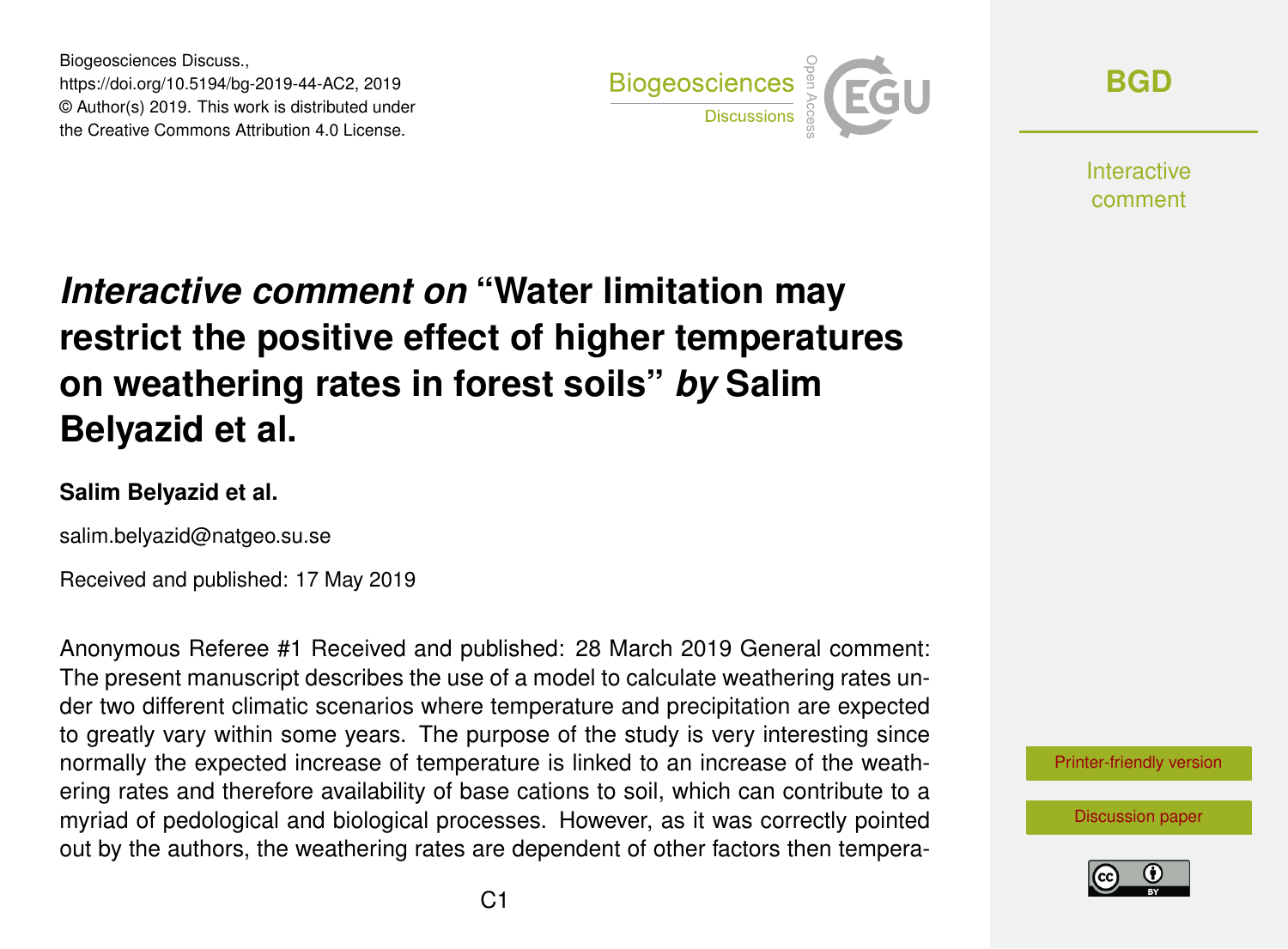ture and soil moisture and in parallel these two parameters will be dependent on other complex occurring processes. However the study has two main problems. Firstly, no precise information is provided concerning the model used. Authors do not specify if soil moisture is simulated along the soil profile and if the soil is divided into different layers (this is relevant since the first layers are essentially organic). Also, there is no information on the input required for this simulation and how it was obtained such as the organic matter and nutrient concentrations, the different soil types, parent material and also the different occur minerals at different forest sites, the vegetation parameters required to correctly use a vegetation growth model since different trees will have different litter rates and constitution and water uptake dynamics. Finally, authors do not specify how they have calibrate the model for these forest sites and ultimately how did they validate it. Authors should demonstrate that the model is correctly simulating the effects induced by temperature and soil moisture in these places. The second problem of the manuscript is the range of results and discussion achieved. Once authors point out that climatic changes have complex effects on weathering and that several processes are affected by the changes that ultimately can interfere with weathering it would be very interesting to understand what is governing the weathering rates or by other words, which processes are mostly being influenced by these changes and what is causing the results. As it is now the manuscript describes only the correlations between temperature and soil moisture and the weathering rates but we have no clue of what is behind these trends. When using a model, we can focus on specific flows and understand how the different pools are being affected. The manuscript tittle is a good example of the manuscript fail to provide more effective answers. When stating in the tittle that "Water limitation may restrict. . ." when that was already the hypothesis do not show much improvement. As a conclusion, while the study has a valid and significant goal, it fails along the day to deliver the important messages.

Response to Reviewer 1's general comments: The summary and shortcomings pointed out are precise and very relevant. We are thankful for the constructive criticism and based on that will modify the manuscript in two ways: 1- we will give a more compre-

## **[BGD](https://www.biogeosciences-discuss.net/)**

Interactive comment

[Printer-friendly version](https://www.biogeosciences-discuss.net/bg-2019-44/bg-2019-44-AC2-print.pdf)

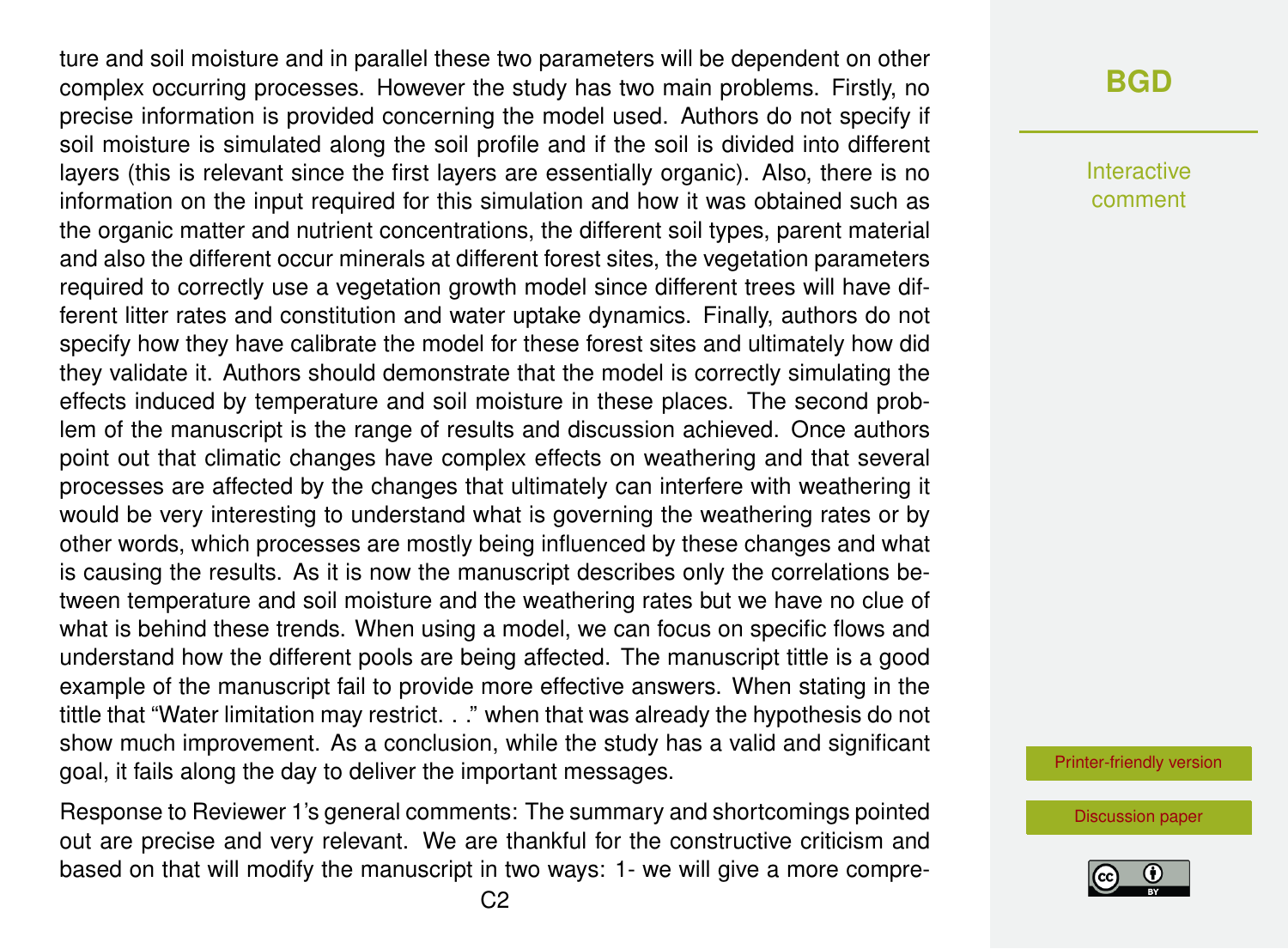hensive description of the model and the datasets used, and 2- we will expand the results and discussion to explain the processes and pathways through which climate is affecting weathering in the simulations. We would like to add a section where we present and discuss the responses of the four weathering pathways to the changes in soil temperature and moisture, and how these changes affect the dissolution rates (through action of the kinetics or through affecting solution saturation levels). We will also reformulate the title to better represent the core message of the paper.

Detailed comments: Line 18 – "decomposition" – Authors often use this term along the manuscript but it would be more accurate to say "organic decomposition". We will make the use of the term "decomposition" more explicit to avoid any misrepresentation.

Line 28 – 32 – this conclusion is general and authors have only simulated what happens in forest sites in Sweden! It is possible that climatic scenarios for different soils, vegetation covers and land uses result in completely different results. Authors should stick to their study cases. Thank you for pointing this out. We will reformulate the sentences to relate to the study area.

Line 34-35 – This sentence is too radical. It was not the economic activity that caused environmental impacts, but instead the "bad management in that economic activity". The reviewer's view is correct, we will rephrase.

Line 45 – There is a typo here (Ref). A relevant reference will be included here.

Line 88 – Which nutrients and which elements? At least the most important. We will explicitly spell out the nutrients and other elements simulated in ForSAFE.

Line  $91-92 - CO2$  and  $H<sub>+</sub>$  are not correctly formatted. There are several typos like these along the manuscript. Thank you for pointing this out, we will review these throughout the document.

Line  $94 -$  Dissolution rate of H $+$ ??? We meant to refer to the dissolution pathways controlled by H+. We will reformulate this sentence.

# **[BGD](https://www.biogeosciences-discuss.net/)**

Interactive comment

[Printer-friendly version](https://www.biogeosciences-discuss.net/bg-2019-44/bg-2019-44-AC2-print.pdf)

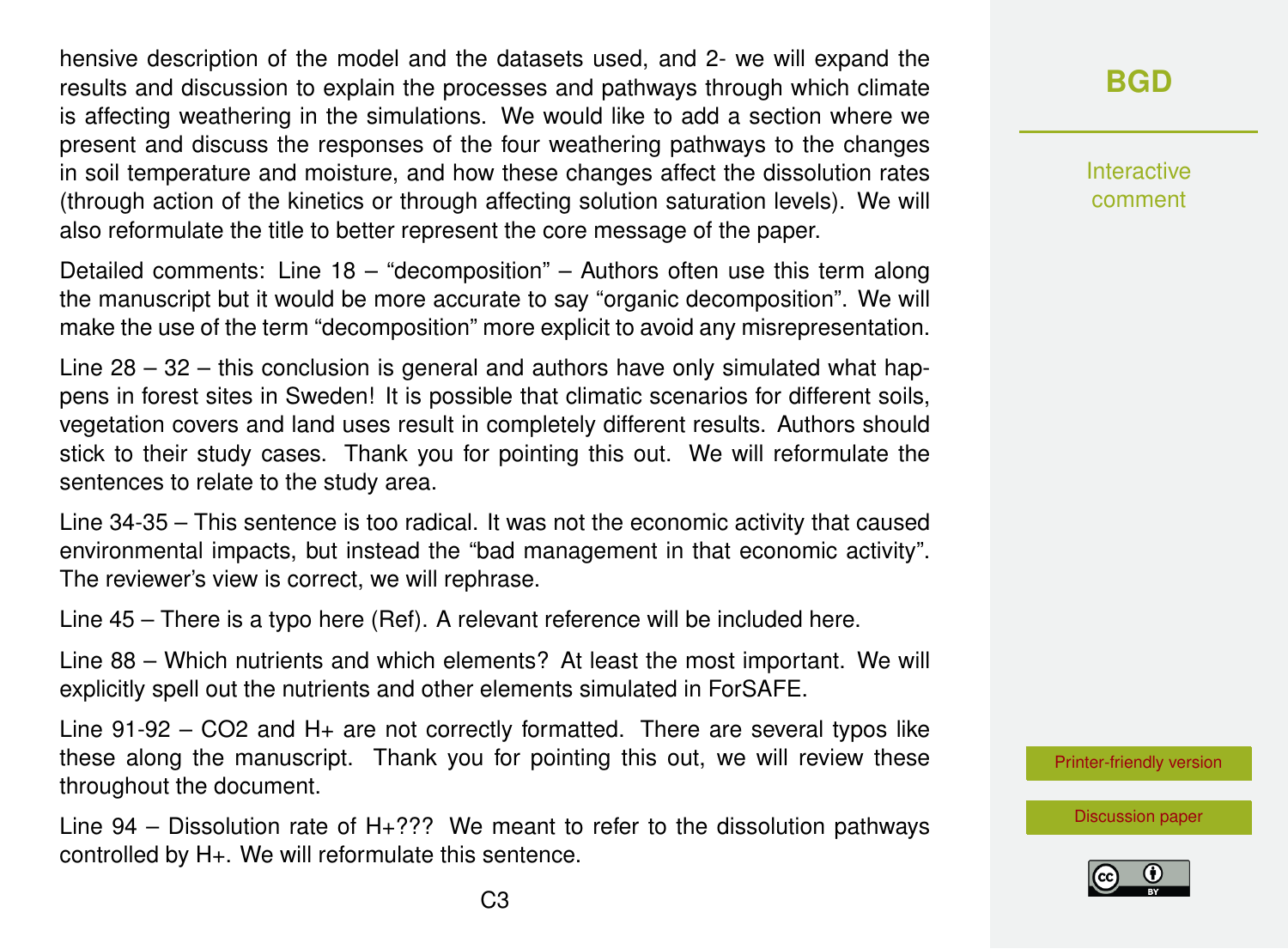Line 125 – What are the differences between the different forest sites: vegetation types? Soil types? Parent materials? Topography? The simulated forest stands are all productive, managed forests, with predominantly spruce and pine forests. The biggest majority are on podzols, but most often than not unrelated to the bedrock material (due to till movements during glaciation). All sites are on well drained soils, usually with very gentle slopes. This information will be included in the paper with relevant references.

Line 136 – 140 – "Forest stand history and future management" this was used as an input? How? Forest management (including history) tells us when a stand was planted, thinned or cut. The model uses this information to reproduce the same interventions as on the field (planting, thinning and final felling).

Line 170 – This is the first time authors are saying that the parent materials was different and that this affected the results. The clear indication of the different parent materials involved in this study should be in M&M and the effect of these inputs on the weathering rate should be in Discussion. Yes we agree with the reviewer, we will include a description of the parent material in the methods.

Line 181-182 – This is a trivial result, since soil temperature will not mimic air temperature die to thermic soil properties. The study should focus on the interaction of the different processes on the weathering rate instead. We agree with the reviewer. We will still keep this statement to stress the importance of properly assessing soil temperature, but will put more focus on the response of the different weathering control processes to increased temperature (this is also in line with critique from reviewer 2).

Line 187-189 – This is also expectable since in winter the air temperature increase impacts more the soil that can be frozen. This is the case of Sweden but it will be different for sure in other places. These type of reflections should be in Discussion. Yes this is possible, but in case of insulation by snow the impact in winter can be very small (which is what we show). We will point this out more clearly, and come back to it in the discussion.

**[BGD](https://www.biogeosciences-discuss.net/)**

Interactive comment

[Printer-friendly version](https://www.biogeosciences-discuss.net/bg-2019-44/bg-2019-44-AC2-print.pdf)